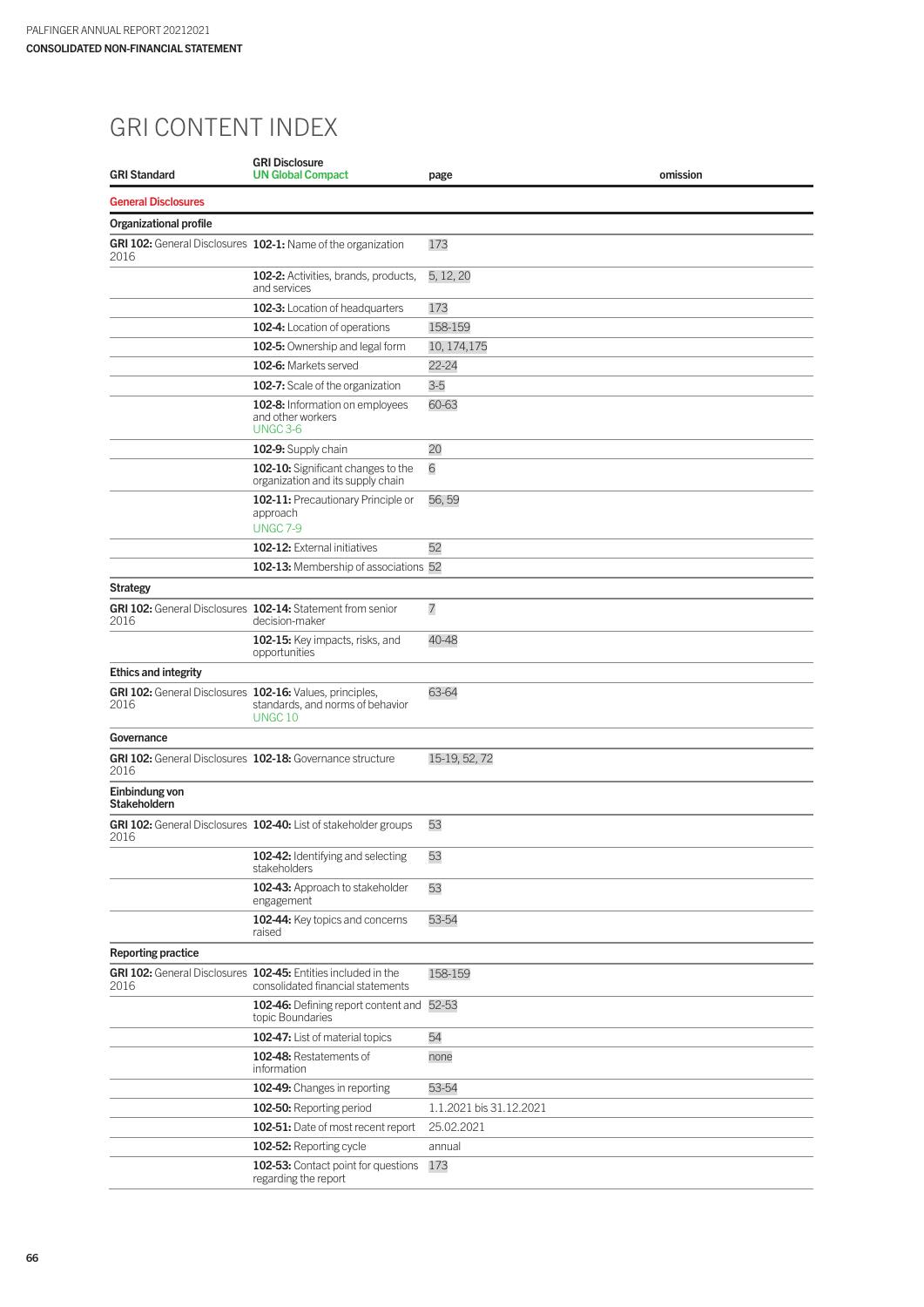| <b>GRI Standard</b> | <b>GRI Disclosure</b><br><b>UN Global Compact</b>                   | page | omission |
|---------------------|---------------------------------------------------------------------|------|----------|
|                     | 102-54: Claims of reporting in<br>accordance with the GRI Standards | 52   |          |
|                     | 102-55: GRI content index                                           | 66   |          |
|                     | 102-56: External assurance                                          | 163  |          |
|                     |                                                                     |      |          |

## Topic-specific disclosures

| <b>GRI Standard</b>                         | <b>GRI Disclosure</b><br><b>UN Global Compact</b>                                         | page  | omission                                                                                                                                                             |
|---------------------------------------------|-------------------------------------------------------------------------------------------|-------|----------------------------------------------------------------------------------------------------------------------------------------------------------------------|
| <b>ENVIRONMENT</b>                          |                                                                                           |       |                                                                                                                                                                      |
|                                             | Material aspect: Energy consumption and emissions in production and premises of PALFINGER |       |                                                                                                                                                                      |
| <b>GRI 103: Management</b><br>Approach 2016 | 103-1: Explanation of the material<br>topic and its Boundary                              | 52-54 |                                                                                                                                                                      |
|                                             | 103-2: The management approach<br>and its components                                      | 54-56 |                                                                                                                                                                      |
|                                             | 103-3: Evaluation of the<br>management approach                                           | 52-56 |                                                                                                                                                                      |
| <b>GRI 302:</b> Energy 2016                 | 302-1: Energy consumption within<br>the organization<br><b>UNGC 7-9</b>                   | 57    | Not applicable: PALFINGER has<br>no cooling energy or steam<br>consumption and does not sell<br>energy.                                                              |
| <b>GRI 305: Emissions 2016</b>              | <b>305-1: Direct (Scope 1) GHG</b><br>emissions<br><b>UNGC 7-9</b>                        | 56-57 | Not applicable: PALFINGER<br>does not produce any biogenic<br>CO <sub>2</sub> emissions.                                                                             |
|                                             | <b>305-2:</b> Energy indirect (Scope 2)<br><b>GHG</b> emissions<br><b>UNGC 7-9</b>        | 56-57 | Location-based Scope 2<br>emissions are not relevant to<br>control: For PALFINGER, the<br>practical application of the<br>market-based approach makes<br>more sense. |
|                                             | Material aspect: Emissions in product use and Environmental impacts in supply chain       |       |                                                                                                                                                                      |
| <b>GRI 103: Management</b><br>Approach 2016 | 103-1: Explanation of the material<br>topic and its Boundary                              | 52-54 |                                                                                                                                                                      |
|                                             | 103-2: The management approach<br>and its components                                      | 54-56 |                                                                                                                                                                      |
|                                             | 103-3: Evaluation of the<br>management approach                                           | 52-56 |                                                                                                                                                                      |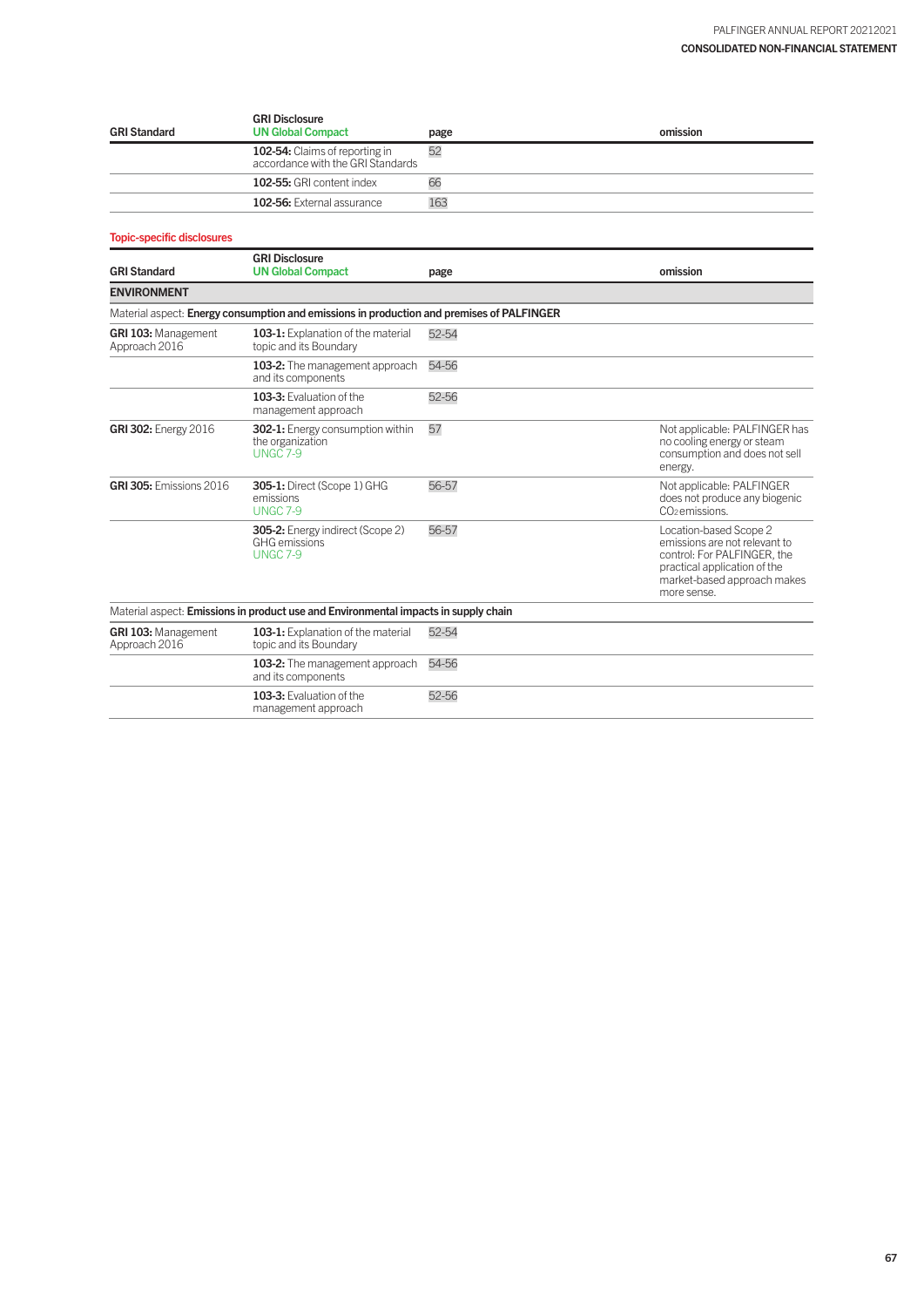| <b>SOCIAL</b>                                                                                      |                                                                                                                               |          |                                                                                                                                                                                      |  |
|----------------------------------------------------------------------------------------------------|-------------------------------------------------------------------------------------------------------------------------------|----------|--------------------------------------------------------------------------------------------------------------------------------------------------------------------------------------|--|
| Material aspect: Safety of products & solutions                                                    |                                                                                                                               |          |                                                                                                                                                                                      |  |
| GRI 103: Management<br>Approach 2016                                                               | 103-1: Explanation of the material<br>topic and its Boundary                                                                  | 52-54    |                                                                                                                                                                                      |  |
|                                                                                                    | 103-2: The management approach<br>and its components                                                                          | 54-56    |                                                                                                                                                                                      |  |
|                                                                                                    | 103-3: Evaluation of the<br>management approach                                                                               | 52-56    |                                                                                                                                                                                      |  |
| <b>GRI 416: Customer Health</b><br>and Safety 2016                                                 | 416-2: Incidents of non-compliance 59<br>concerning the healthand safety<br>impacts of products and services                  |          | Not applicable: Regardless of<br>fault, every incident is<br>documented and investigated.<br>Due to PALFINGER's business<br>model, service incidents are not<br>recorded separately. |  |
| Self-defined                                                                                       | Accidents in connection with<br><b>PALFINGER products</b>                                                                     | 59       |                                                                                                                                                                                      |  |
|                                                                                                    | Material aspect: Gesundheit und Sicherheit der Mitarbeiter                                                                    |          |                                                                                                                                                                                      |  |
| <b>GRI 103: Management</b><br>Approach 2016                                                        | 103-1: Explanation of the material<br>topic and its Boundary                                                                  | 52-54    |                                                                                                                                                                                      |  |
|                                                                                                    | 103-2: The management approach<br>and its components                                                                          | 54-56    |                                                                                                                                                                                      |  |
|                                                                                                    | 103-3: Evaluation of the<br>management approach                                                                               | 52-56    |                                                                                                                                                                                      |  |
| <b>GRI 403: Occupational</b><br>Health and Safety 2018                                             | 403-1: Occupational health and<br>safety management system                                                                    | 58-60    |                                                                                                                                                                                      |  |
|                                                                                                    | 403-2: Hazard identification, risk<br>assessment, and incident<br>investigation                                               | 58-60    |                                                                                                                                                                                      |  |
|                                                                                                    | 403-3: Occupational health services 59                                                                                        |          |                                                                                                                                                                                      |  |
|                                                                                                    | 403-4: Worker participation,<br>consultation, and communication on<br>occupational health and safety                          | 59-61    |                                                                                                                                                                                      |  |
|                                                                                                    | 403-5: Worker training on<br>occupational health and safety                                                                   | 59       |                                                                                                                                                                                      |  |
|                                                                                                    | 403-6: Promotion of worker health                                                                                             | 58-60    |                                                                                                                                                                                      |  |
|                                                                                                    | 403-7: Prevention and mitigation of<br>occupational health and safety<br>impacts directly linked by business<br>relationships | 47,58-60 |                                                                                                                                                                                      |  |
|                                                                                                    | 403-8: Workers covered by an<br>occupational health and safety<br>management system                                           | 59       |                                                                                                                                                                                      |  |
| Material aspect: Training & development, attract and retain experts/talents & knowledge management |                                                                                                                               |          |                                                                                                                                                                                      |  |
| GRI 103: Management<br>Approach 2016                                                               | 103-1: Explanation of the material<br>topic and its Boundary                                                                  | 52-54    |                                                                                                                                                                                      |  |
|                                                                                                    | 103-2: The management approach<br>and its components                                                                          | 54-56    |                                                                                                                                                                                      |  |
|                                                                                                    | 103-3: Evaluation of the<br>management approach                                                                               | 52-56    |                                                                                                                                                                                      |  |